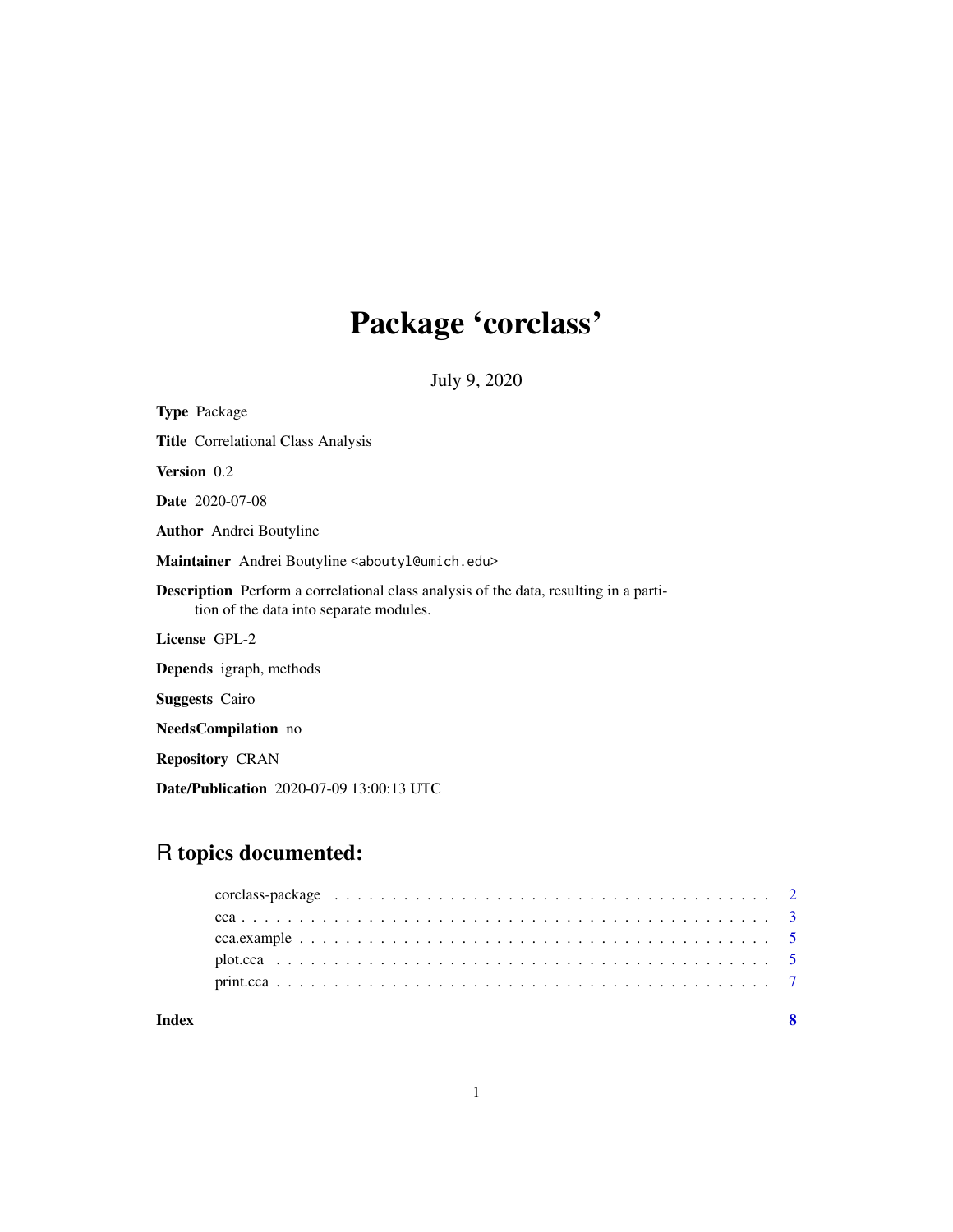<span id="page-1-0"></span>

#### Description

This package implements the Correlational Class Analysis methodology described by Boutyline (under review). The correlational class analysis of a survey dataset produces a partition of the population into separate modules. This is done in four steps:

- 1. Create a matrix G of absolute row correlations. This is the network adjacency matrix.
- 2. Set statistically insignificant correlations to 0 to reduce noise.
- 3. Use igraph's leading.eigenvector.community to partition this network into modules.
- 4. Return an object describing the resulting class assignments (as well as the separate data frames describing the individual modules.)

CCA substantially improves the accuracy of the Relational Class Analysis (RCA) algorithm proposed by Goldberg (2011). See Boutyline (under review) for details.

#### Details

| Package:     | corclass   |
|--------------|------------|
| Type:        | Package    |
| Version:     | 0.11       |
| Date:        | 2016-01-14 |
| License: GPL |            |

The main function is [cca](#page-2-1). [plot.cca](#page-4-1) plots the modules produced by [cca](#page-2-1). Sample data can be accessed via data(cca.example).

#### Author(s)

Written and maintained by Andrei Boutyline, <andrei.boutyline@gmail.com>.

#### References

Boutyline, Andrei. 2017. "Improving the Measurement of Shared Cultural Schemas with Correlational Class Analysis: Theory and Method." Sociological Science 4:353-93. https://www.sociologicalscience.com/articlesv4-15-353/

#### See Also

This package makes heavy use of [igraph](#page-0-0). The CCA algorithm is an improvement of RCA <https://cran.r-project.org/package=RCA>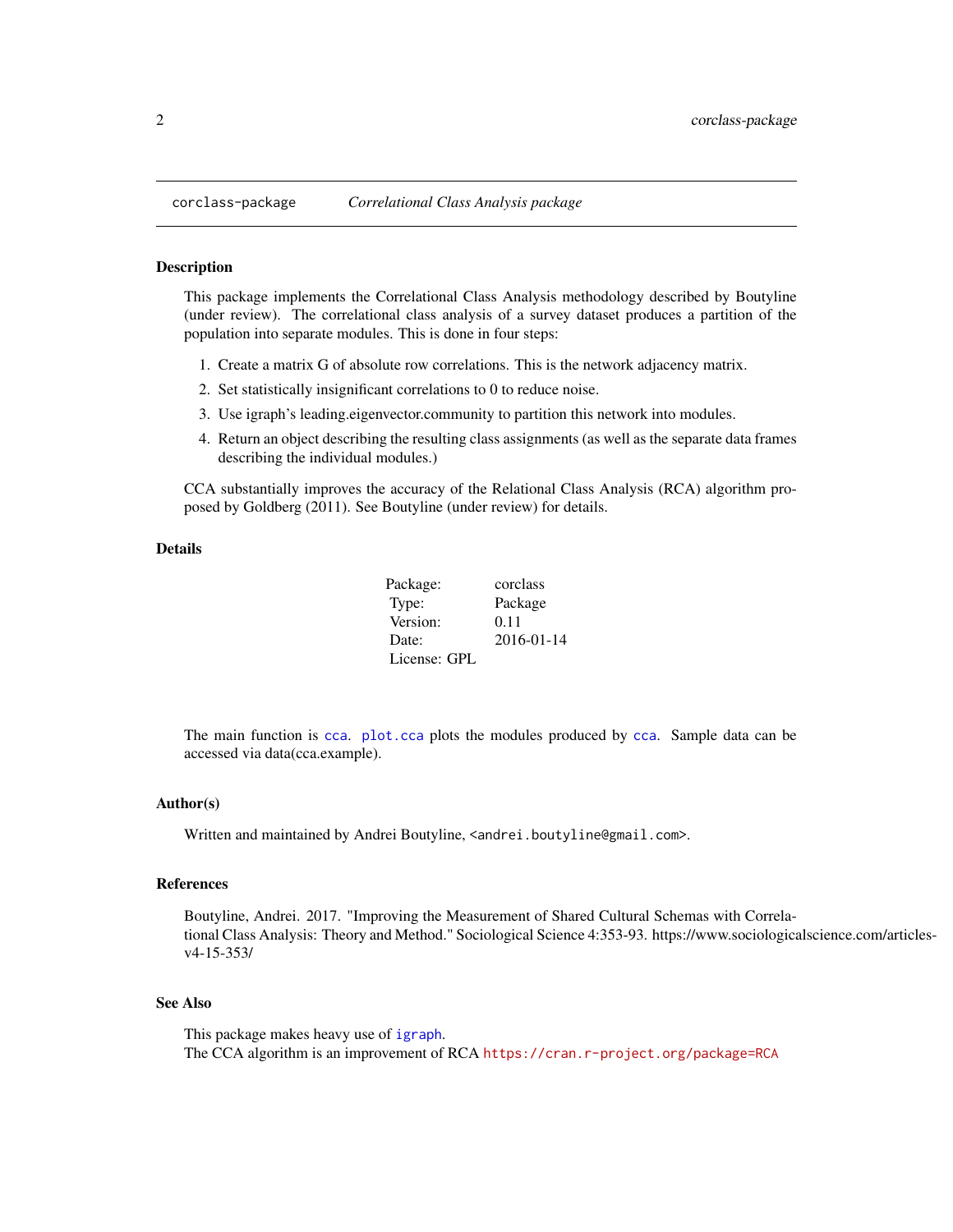Examples

```
data(cca.example)
res1 <- cca(cca.example)
plot(res1, 1)
```
# <span id="page-2-1"></span>cca *Main function for CCA.*

## Description

Perform a correlational class analysis of the data, resulting in a partition of the data into separate modules. This consists of four steps:

- 1. Create a matrix G of absolute row correlations. This is the network adjacency matrix.
- 2. Set statistically insignificant correlations to 0 to reduce noise.
- 3. Use igraph's leading.eigenvector.community to partition this network into modules.
- 4. Return an object describing the resulting class assignments (as well as the separate data frames describing the individual modules.)

# Usage

```
cca(dtf, filter.significance = TRUE, filter.value = 0.01,
   zero.action = c("drop", "ownclass"), verbose = TRUE)
```
# Arguments

| dtf                 | The data frame containing the variables of interest.                                                                                                                                                                                                                                                                                                                               |  |
|---------------------|------------------------------------------------------------------------------------------------------------------------------------------------------------------------------------------------------------------------------------------------------------------------------------------------------------------------------------------------------------------------------------|--|
| filter.significance |                                                                                                                                                                                                                                                                                                                                                                                    |  |
|                     | Significance filtering sets "insignificant" ties to 0 to decrease noise and increase<br>stability. Simulation results show that this greatly increases accuracy in many<br>settings. Set filter significance = FALSE to disable this.                                                                                                                                              |  |
| filter.value        | Minimum significance cutoff. Absolute row correlations below this value will<br>be set to $0$ .                                                                                                                                                                                                                                                                                    |  |
| zero.action         | What to do with 0-variance rows before partitioning the graph. If zero action is<br>"drop", CCA drop rows with 0 variance from the analyses (default). If zero action<br>is "ownclass", the correlations between 0-variance rows and all other rows is set<br>to 0, and the correlations between all pairs of 0-var rows are set to 1. This<br>effectively creates a "zero class". |  |
| verbose             | Whether to print details of what CCA is doing to the screen.                                                                                                                                                                                                                                                                                                                       |  |

<span id="page-2-0"></span> $cca$  3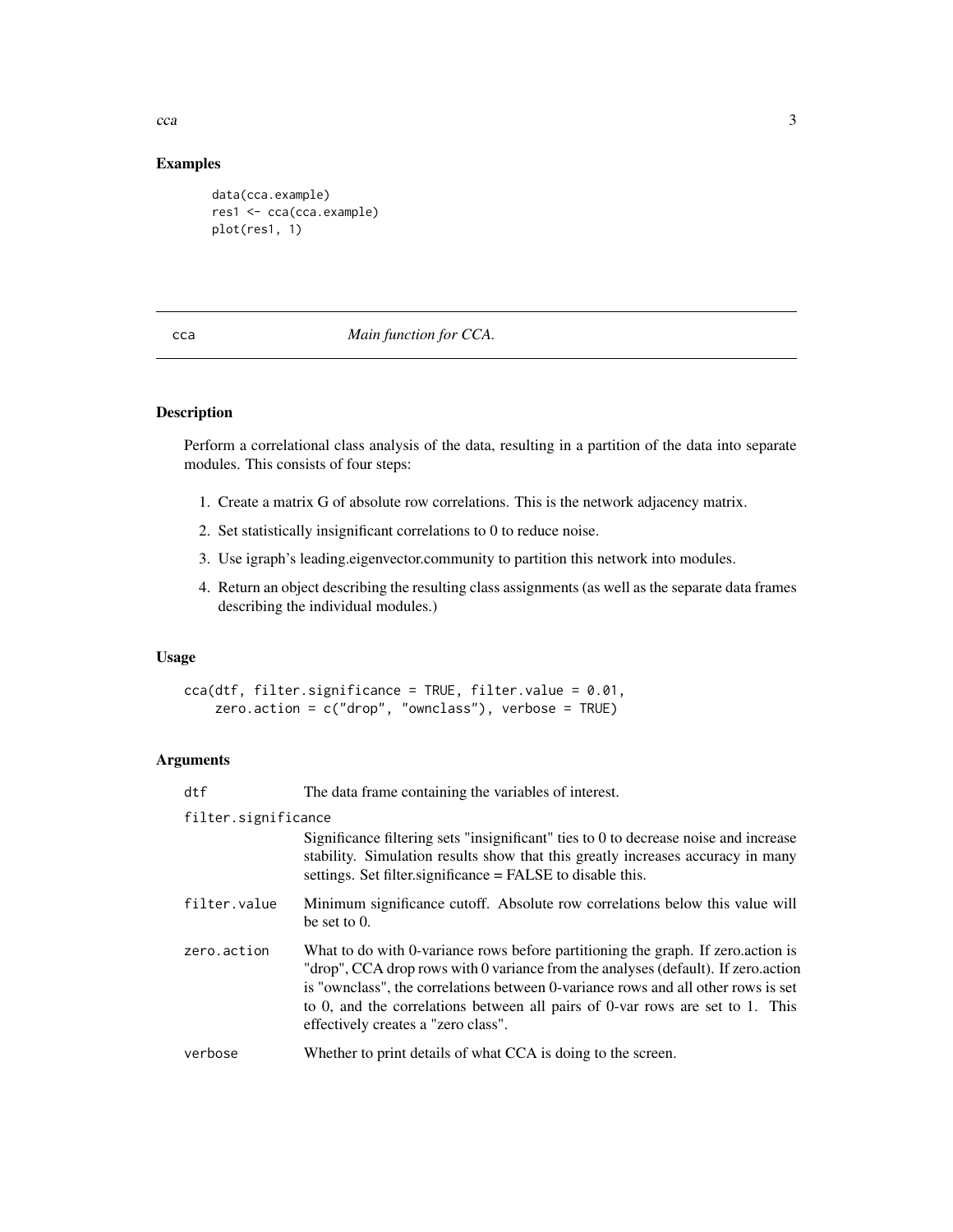# <span id="page-3-0"></span>Value

| membership | The class assignments produced by CCA.                                                                                                                                                                                                                                                                                                                                                                        |
|------------|---------------------------------------------------------------------------------------------------------------------------------------------------------------------------------------------------------------------------------------------------------------------------------------------------------------------------------------------------------------------------------------------------------------|
| cormat     | The row correlation matrix that was partitioned by CCA. It has a "dtf" attribute<br>which holds the data frame. Note that, if 0-variance were dropped, they will<br>be excluded from the dataframe as well as the correlation matrix. The "zeros"<br>attribute which holds the indexes of the dropped rows.                                                                                                   |
| modules    | For convenience, the dataframe is separated into the modules found by the algo-<br>rithm. A separate data frame for each module i can be found in modules [[i]] \$dff.<br>The matrix of column correlations are in modules [[i]]\$cormat. modules [[i]]\$degenerate<br>indicates whether this module contains undefined. Note that these modules can<br>be plotted via the S3 plot method. See example below. |

#### Author(s)

Andrei Boutyline, <aboutyl@umich.edu>.

#### References

Boutyline, Andrei. 2017. "Improving the Measurement of Shared Cultural Schemas with Correlational Class Analysis: Theory and Method." Sociological Science 4:353-93. https://www.sociologicalscience.com/articlesv4-15-353/

# See Also

#### [plot.cca](#page-4-1)

# Examples

```
data(cca.example)
res1 <- cca(cca.example) # with igraph 0.7, this should find 3 classes of sizes 218 391 144.
 plot(res1, 1) # plot them
 plot(res1, 2)
 plot(res1, 3)
print (round(res1$modules[[1]]$cormat, 2)) # examine the correlation matrix for the 1st module
 print (summary(res1$modules[[1]]$dtf)) # look at its variable ranges
 plot(res1, 1, bw = TRUE) # Plot it again in a more journal-friendly format.
 # now let's try setting the filter value too high
 res2 <- cca(cca.example, filter.value = 0.001)
 # With igraph 0.7, the above now finds 17 classes
 # of sizes 216 1 1 371 1 1 1 1 1 1 1 1 11 141 1 1 2
# The small isolate classes can either be dropped manually, or by increasing filter.value
```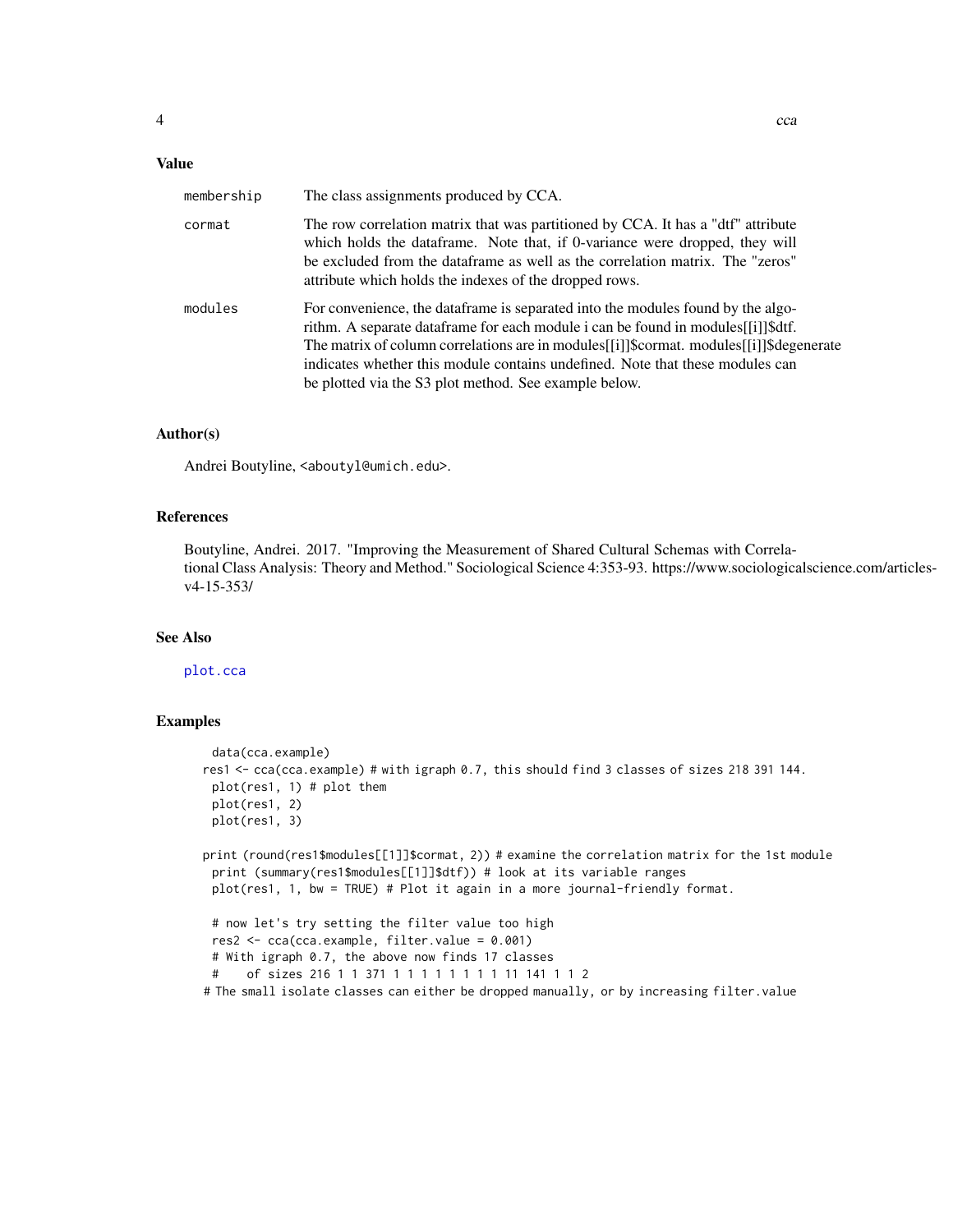<span id="page-4-0"></span>

#### Description

A randomly generated sample dataset for correlational class analysis, created using the approach described in Boutyline (under review). rownames(cca.example) contain the true schematic class membership for each row. Every row belonging to one schematic class was created from noisy linear transformations of the same vector.

#### Usage

data(cca.example)

# Format

The format is: num [1:754, 1:10] 4 7 4 7 4 4 7 3 9 8 ... - attr(\*, "dimnames")=List of 2 ..\$ : chr [1:754] "1" "1" "1" "1" ... ..\$ : NULL

#### References

Boutyline, Andrei. 2017. "Improving the Measurement of Shared Cultural Schemas with Correlational Class Analysis: Theory and Method." Sociological Science 4:353-93. https://www.sociologicalscience.com/articlesv4-15-353/

#### Examples

data(cca.example) res1 <- cca(cca.example)

<span id="page-4-1"></span>

plot.cca *Plotting function for CCA modules.*

#### Description

Plot a CCA-produced module as a network diagram. The network nodes are survey variables (columns), and the ties are their correlations. Red (or dashed) ties represent negative correlations. This is a convenience function wrapping igraph's graphing functionality. Writing to a file is done via the Cairo package.

#### Usage

```
## S3 method for class 'cca'
plot(x, module.index, cutoff = 0.05, LAYOUT = igraph::layout.kamada.kawai,
   drop.neg.ties.for.layout = TRUE, bw = FALSE, main = NULL, file = NULL, ...
```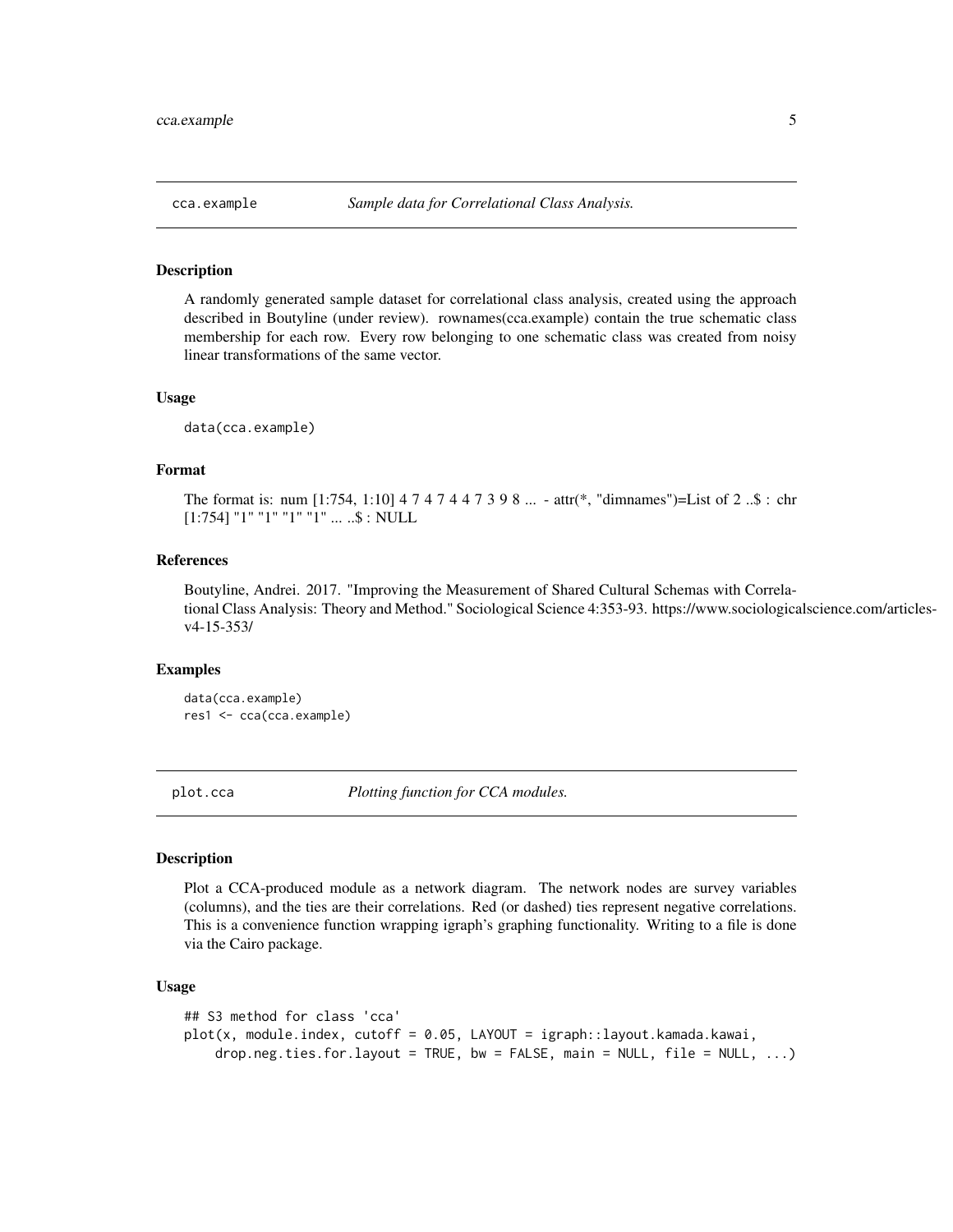#### <span id="page-5-0"></span>Arguments

| X                        | The cca object returned by cca.                                                                                                                                                                                                                                                        |  |
|--------------------------|----------------------------------------------------------------------------------------------------------------------------------------------------------------------------------------------------------------------------------------------------------------------------------------|--|
| module.index             | Index of module to plot, between 1 and length(x\\$modules).                                                                                                                                                                                                                            |  |
| cutoff                   | Minimum absolute column correlation to plot.                                                                                                                                                                                                                                           |  |
| LAYOUT                   | If this is a function, it is assumed to be one of the layout routines from igraph<br>(or something that returns data in the same format). Otherwise, it is assumed to<br>be the layout returned by such a function.                                                                    |  |
| drop.neg.ties.for.layout |                                                                                                                                                                                                                                                                                        |  |
|                          | Whether to drop negative ties for the purpose of layout. This may be necessary<br>because some layout algorithms do not work if negative ties are present. Note<br>that the negative ties are only dropped for the purposes of layout. They will still<br>included in the actual plot. |  |
| bw                       | Whether to print in color for screen viewing (FALSE), or in b&w with dashed<br>lines for negative ties for a journal manuscript (TRUE).                                                                                                                                                |  |
| main                     | Caption at the top of the graph. If NULL, the module number is used as the<br>caption.                                                                                                                                                                                                 |  |
| file                     | If a filename is provided, the graph is saved as a pdf with that filename. Note<br>that this requires the Cairo package.                                                                                                                                                               |  |
| $\cdots$                 | Unused.                                                                                                                                                                                                                                                                                |  |

#### Value

If the LAYOUT paramter is a layout function, then the return value is the static layout generated by this function (this allows the same exact layout to be reproduced in the future–see example below). Otherwise, it is the same static layout that was passed to plot.cca.

# Author(s)

Andrei Boutyline, <andrei.boutyline@gmail.com>

#### See Also

[cca](#page-2-1)

# Examples

```
data(cca.example)
res1 <- cca(cca.example) # with igraph 0.7, this should find 3 classes of sizes 218 391 144.
 plot(res1, 1) # plot the first module
 plot(res1, 2) # plot the second module
 plot(res1, 3) # plot the third module
 plot(res1, 1, bw = TRUE) # check out first module in black and white
plot(res1, 1, LAYOUT = layout.fruchterman.reingold) # try a different layout algorithm
 # example of saving a fixed layout
 layout1 <- plot(res1, 1) # try out a layout ...
```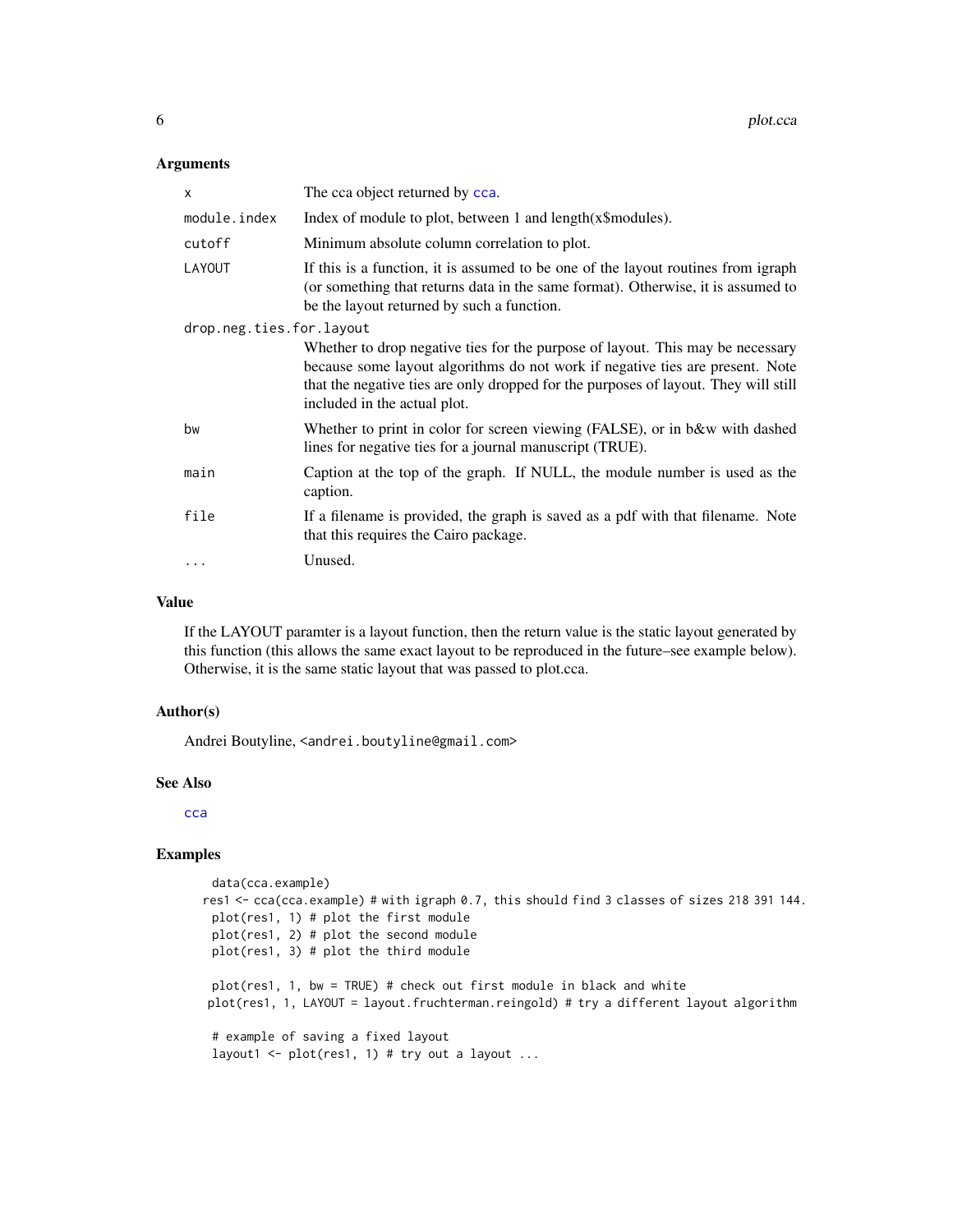#### <span id="page-6-0"></span>print.cca 7

```
layout1 <- plot(res1, 1) # ... try again
   layout1 <- plot(res1, 1) # ... until one looks good
# Now plot the result with the chosen layout. To save image to disk,
# replace NULL below with file name (e.g., file = "module1.pdf")
plot(res1, 1, LAYOUT = layout1, file = NULL)
```
#### print.cca *Print description of CCA results.*

### Description

Prints a concise description of CCA results, including module membership counts. Reports if any of the modules are degenerate.

# Usage

## S3 method for class 'cca'  $print(x, \ldots)$ 

# Arguments

| x | The cca object returned by cca. |
|---|---------------------------------|
| . | Unused.                         |

### Author(s)

Andrei Boutyline, <andrei.boutyline@gmail.com>

# See Also

[plot.cca](#page-4-1), [cca](#page-2-1)

# Examples

```
data(cca.example)
res1 <- cca(cca.example)
print(res1)
```